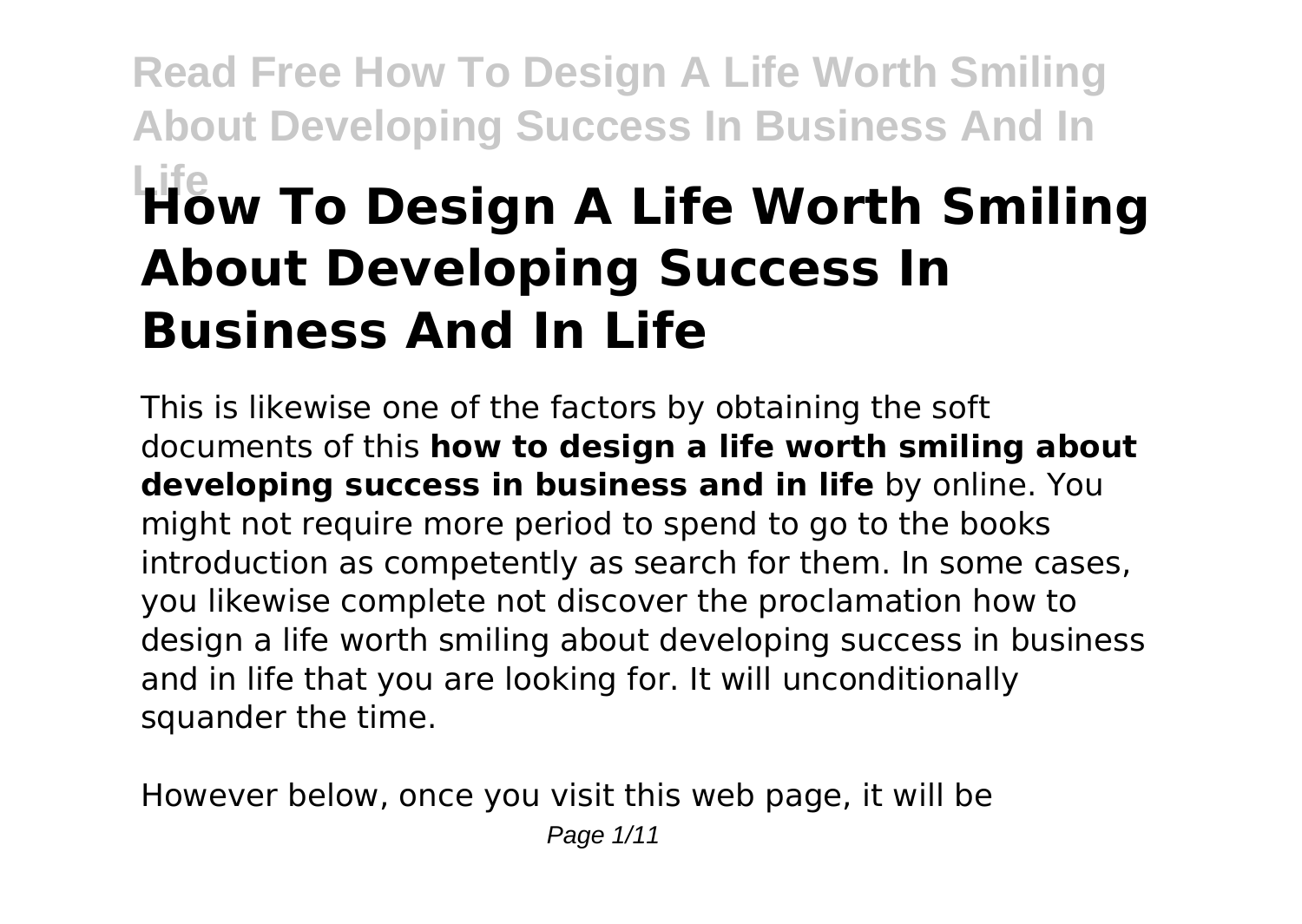**Read Free How To Design A Life Worth Smiling About Developing Success In Business And In Lonsequently categorically simple to get as competently as** download lead how to design a life worth smiling about developing success in business and in life

It will not admit many times as we explain before. You can attain it even though function something else at house and even in your workplace. as a result easy! So, are you question? Just exercise just what we find the money for below as competently as evaluation **how to design a life worth smiling about developing success in business and in life** what you next to read!

Wikibooks is an open collection of (mostly) textbooks. Subjects range from Computing to Languages to Science; you can see all that Wikibooks has to offer in Books by Subject. Be sure to check out the Featured Books section, which highlights free books that the Wikibooks community at large believes to be "the best of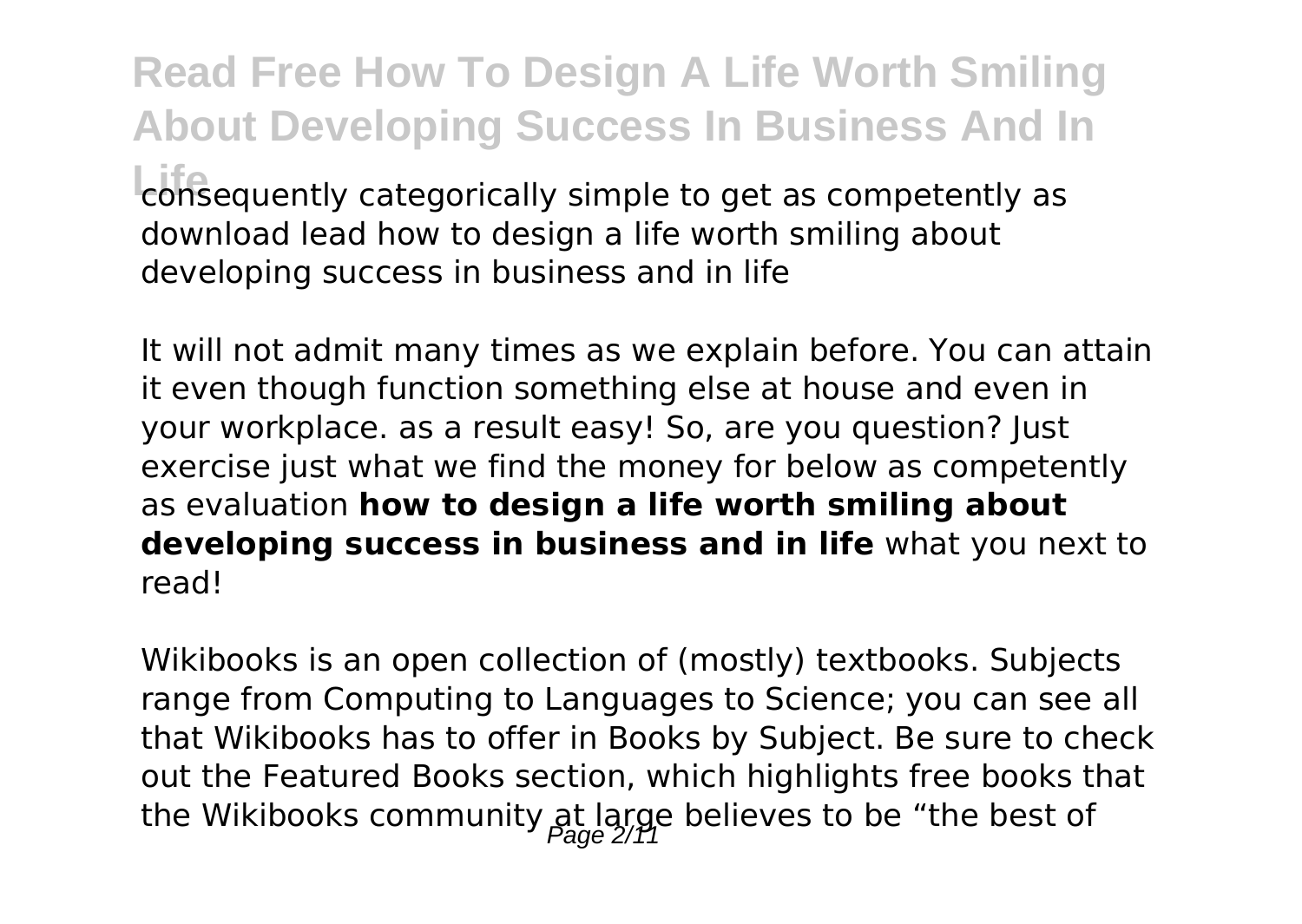**Read Free How To Design A Life Worth Smiling About Developing Success In Business And In** what Wikibooks has to offer, and should inspire people to improve the quality of other books."

# **How To Design A Life**

Step 1, Find a nice quiet spot where you will be undisturbed for at least 20 minutes. Equip yourself with a pencil and a new notepad or booklet that will become your "Life Book".Step 2, Draw a time line across a page, from now to say five years on.Step 3, At the left end of the time line, write "Present State"; at the right end, write "Desired State". On the left end, describe as accurately as you can your Present State. Ask questions like:[3] X Research source a. What ...

### **How to Design a Life of Your Choice: 13 Steps (with Pictures)**

3. Consider the reasons you play, or want to play, these roles. To create a life plan, you need to decide what your priorities are at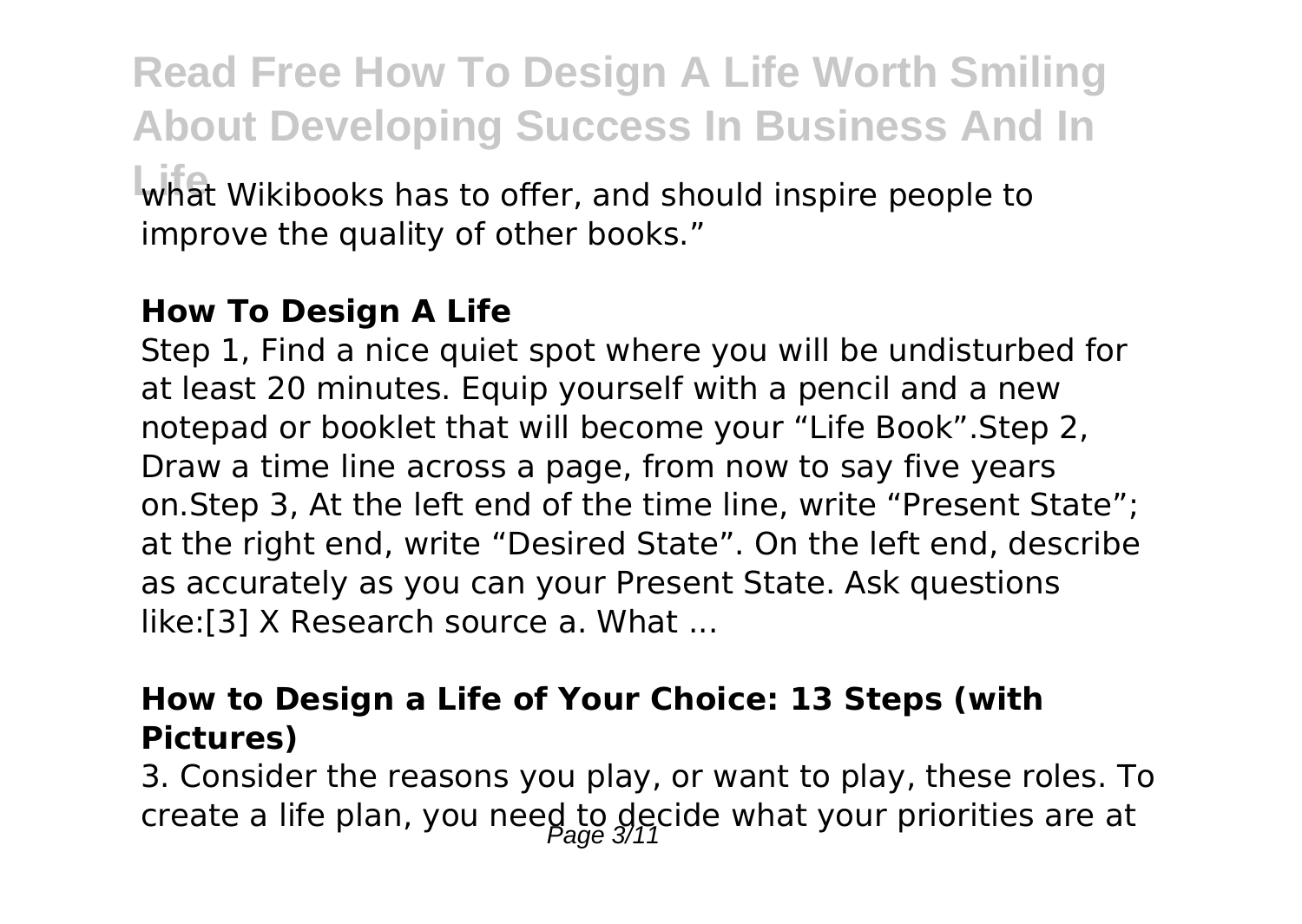**Read Free How To Design A Life Worth Smiling About Developing Success In Business And In** this moment in time. To do this, consider the roles that you want to continue playing, or those you want to add to your life in the future.

# **How to Make a Life Plan: 11 Steps (with Pictures) wikiHow**

By leveraging proven design thinking principles used by leading companies such as IDEO, IBM, and Apple, they will teach you how to apply that same methodology to making your biggest life decisions. Regardless of age, income, or stage in life, their unique approach to designing your life will give you the actionable tools necessary for becoming unstuck and creating a more meaningful life.

**Designing Your Life: How to Build a Well-Lived, Joyful Life** Life is very much a balancing act, and we are always just a step away from a fall. We are constantly trying to move forward with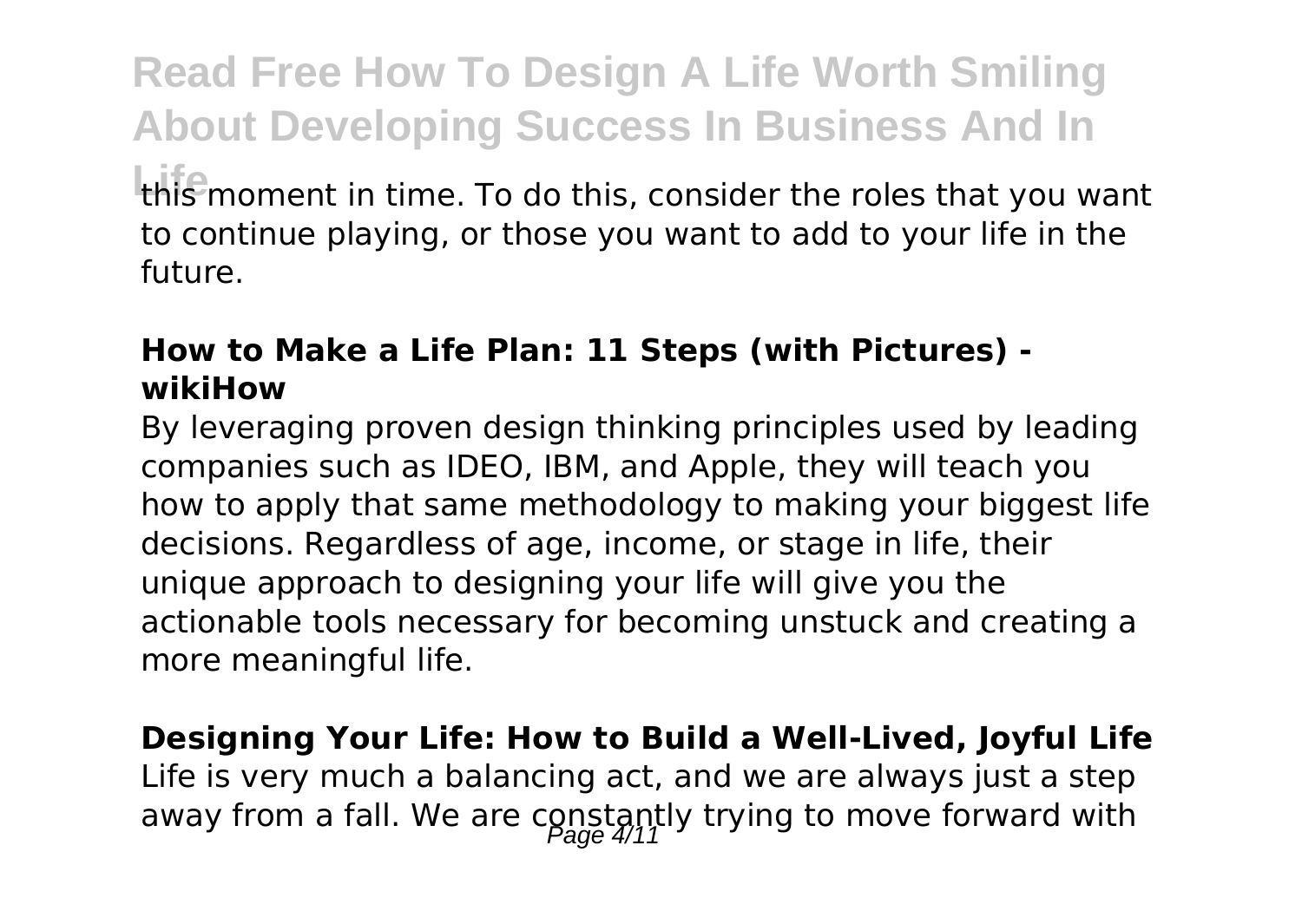**Read Free How To Design A Life Worth Smiling About Developing Success In Business And In Life** our purpose, to achieve our goals, all the while trying to keep in ...

#### **6 Tips to Create a Balanced Life | SUCCESS**

Describe your ideal life in detail. Allow yourself to dream and imagine, and create a vivid picture. If you can't visualize a picture, focus on how your best life would feel. If you find it difficult to envision your life 20 or 30 years from now, start with five years—even a few years into the future will give you a place to start.

#### **The Best Way to Create a Vision for the Life You Want**

Be honest with yourself and notice the areas of your life that you're neglecting. 2. Examine. Notice if you're leaning more toward an internal or external focus, or if there are areas within each category that you would like to be more balanced. 3. Set Goals. Look at the outline to help you decide which ways you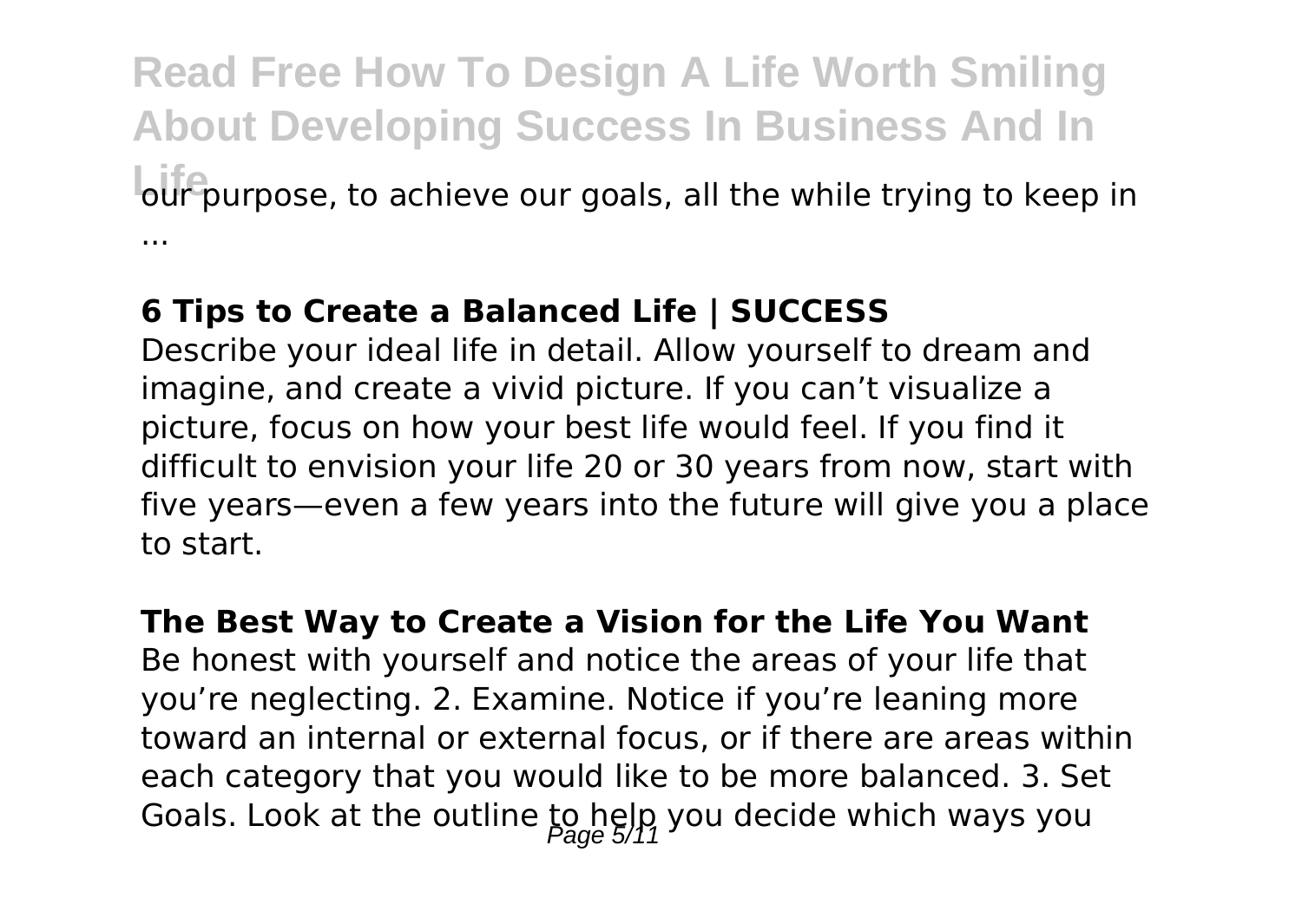**Read Free How To Design A Life Worth Smiling About Developing Success In Business And In** want to balance your life. Make a list.

# **How to Create a Balanced Life: 9 Tips to Feel Calm and ...** In order to create the life you want, you have to be the person you want to be. Faking it till you make it is just a way to white knuckle it through your journey. You have the fire inside of you to make things right, to put the pieces together, to live authentically.

### **How to Live a Meaningful Life: 10 Inspiring Ideas to Find ...**

Tear out ideas from magazines, grab color swatches from a paint store and anything else that inspires you such as pieces of fabric or postcards. Start with a color, then add fonts or type treatments. Look for photos that illustrate the perfect customer. It's just like putting together an outfit or decorating a room.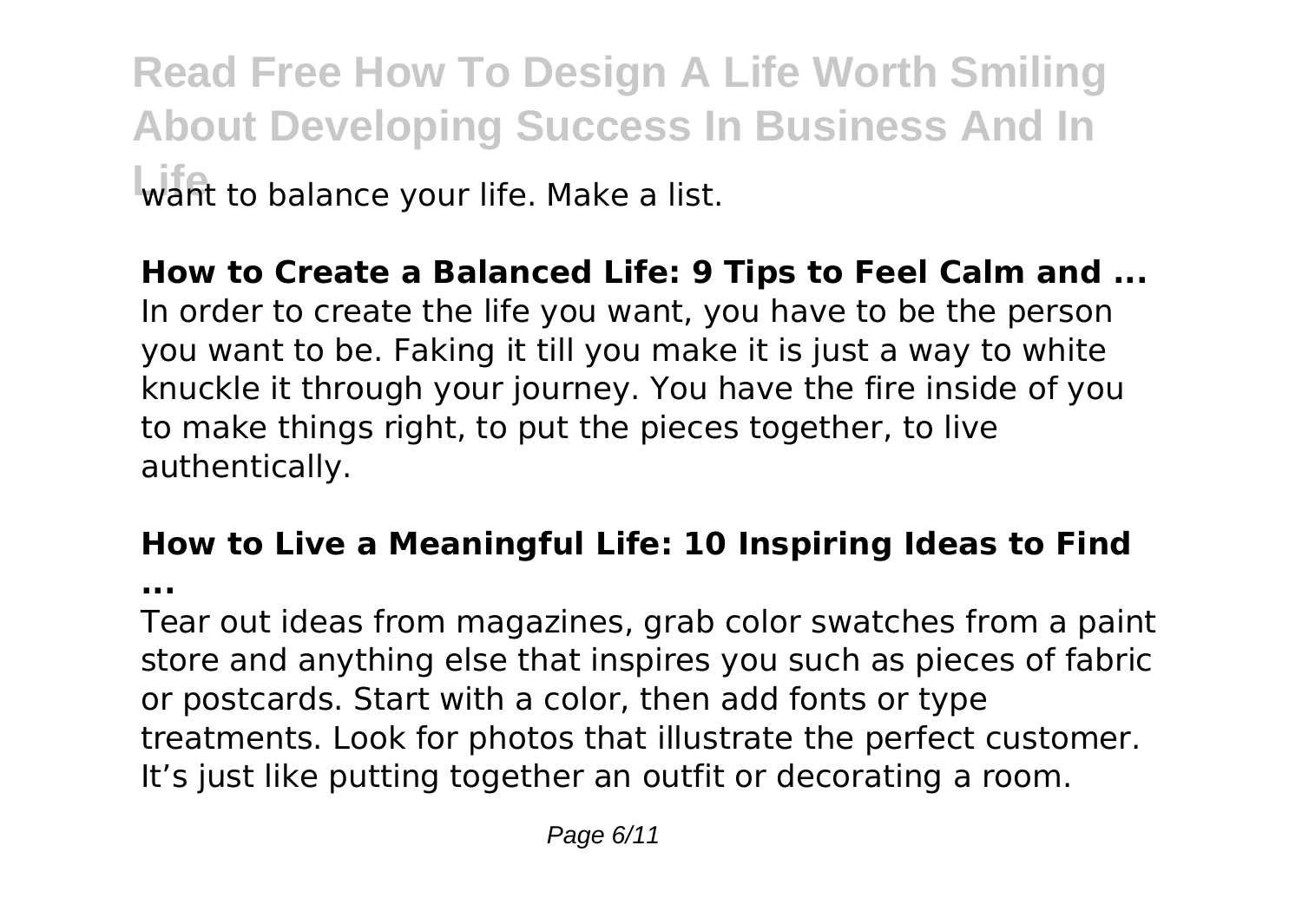**Read Free How To Design A Life Worth Smiling About Developing Success In Business And In How** to write a design brief that gets you results | Canva Write one important goal for each of the following facets of your life: physical, spiritual, work or career, family, social relationships, financial security, mental improvement and attention, and fun.

**How to Create a Personal Vision Statement for Your Life** Stress is a major problem for many people — a hectic, stressful job, a chaotic home life, bills to worry about, and bad habits such as unhealthy eating, drinking and smoking can lead to a mountain of stress. ... but others like to paint or play music or sketch or make pottery or do interior design or build things. 9. Declutter.

**10 Simple Ways to Live a Less Stressful Life : zen habits** 1. Create a life plan that guides your life. Most of us are flying

through life by the seat of our pants. Our work, relationships,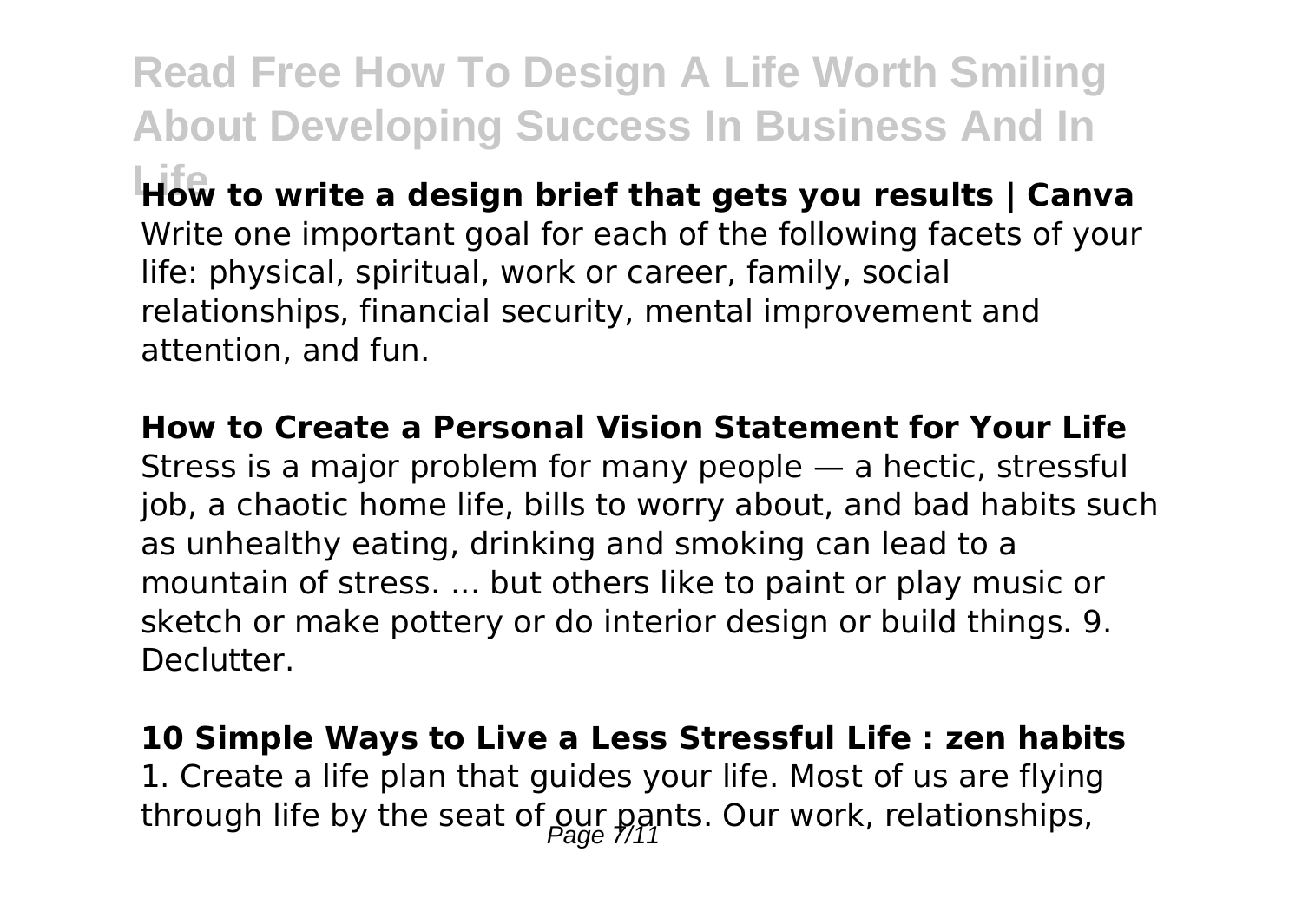**Read Free How To Design A Life Worth Smiling About Developing Success In Business And In Life** personal and spiritual lives are almost like singular buckets – which can cause a lot of stress. We start to wander through life aimlessly hoping that at some point things will come together.

# **How to Pick Up the Pieces of 2020 and Courageously Create ...**

Without a life plan you will aimlessly wander without a sense of direction. If you want to create the life of your dreams, you have to do the work to design ...

### **My Life Plan: How To Create A Vision, Purpose & Goals For ...**

Create a magazine cover design that will catch attention by being prominent or extreme, unusual, a cover that will stand alone on the magazine rack. Your magazine cover design should be directly connected to the main subject and topics approached in the magazine issue.  $P_{\text{face } 8/11}$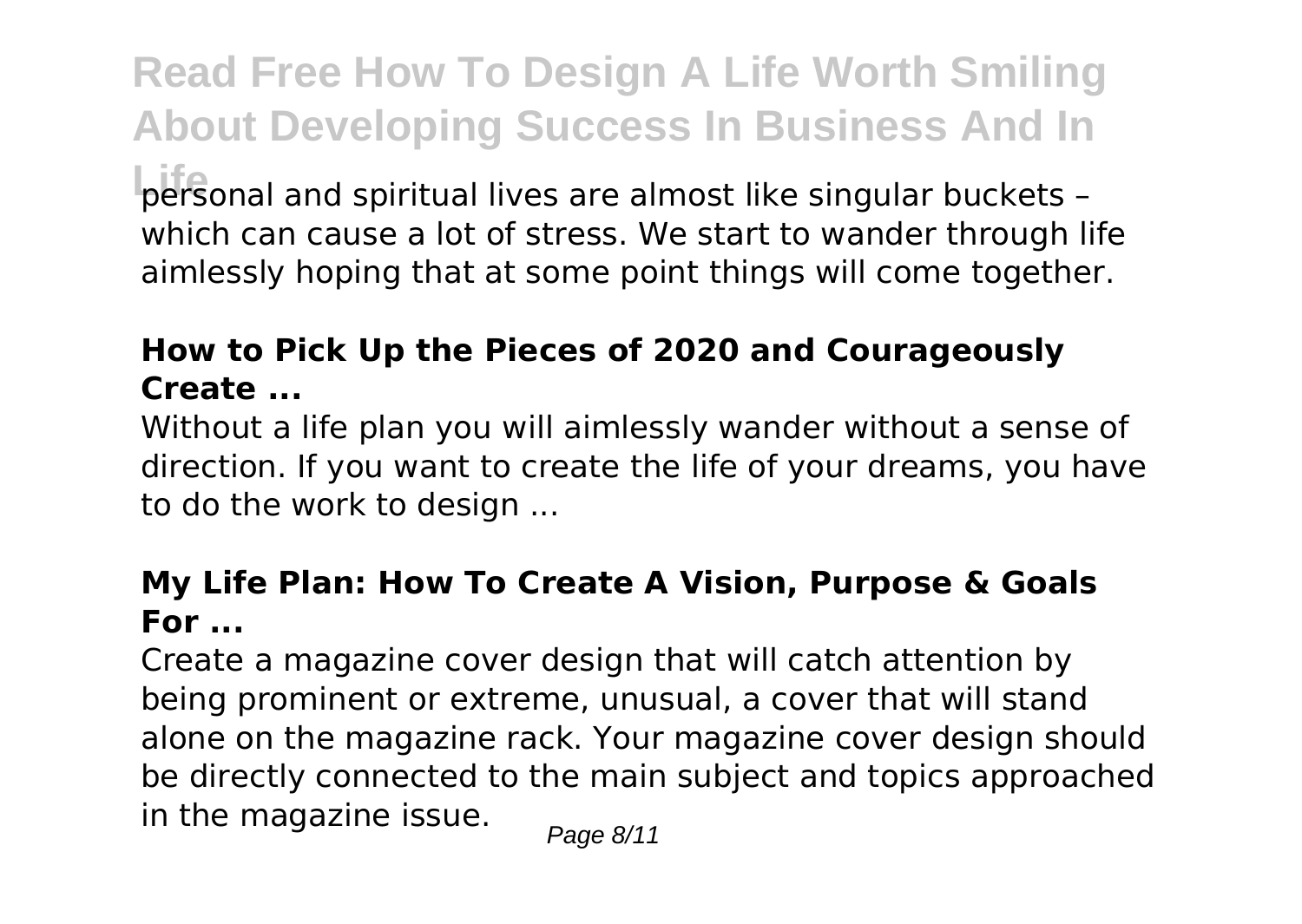**Read Free How To Design A Life Worth Smiling About Developing Success In Business And In Life**

# **Great magazine cover designs and tips to create one**

Such physical changes often mean that the intensity of youthful sex may give way to more subdued responses during middle and later life. But the emotional byproducts of maturity — increased confidence, better communication skills, and lessened inhibitions — can help create a richer, more nuanced, and ultimately satisfying sexual experience.

#### **11 ways to help yourself to a better sex life - Harvard Health**

Simple living, on the other hand, is broader in scope and pertains to focus. A simple life is not filled with complications and distractions, it is a life that is lived focused on things that matter to the person. It can also have varying extremes.

# Simple Living: How to Live a Simple Life in a Modern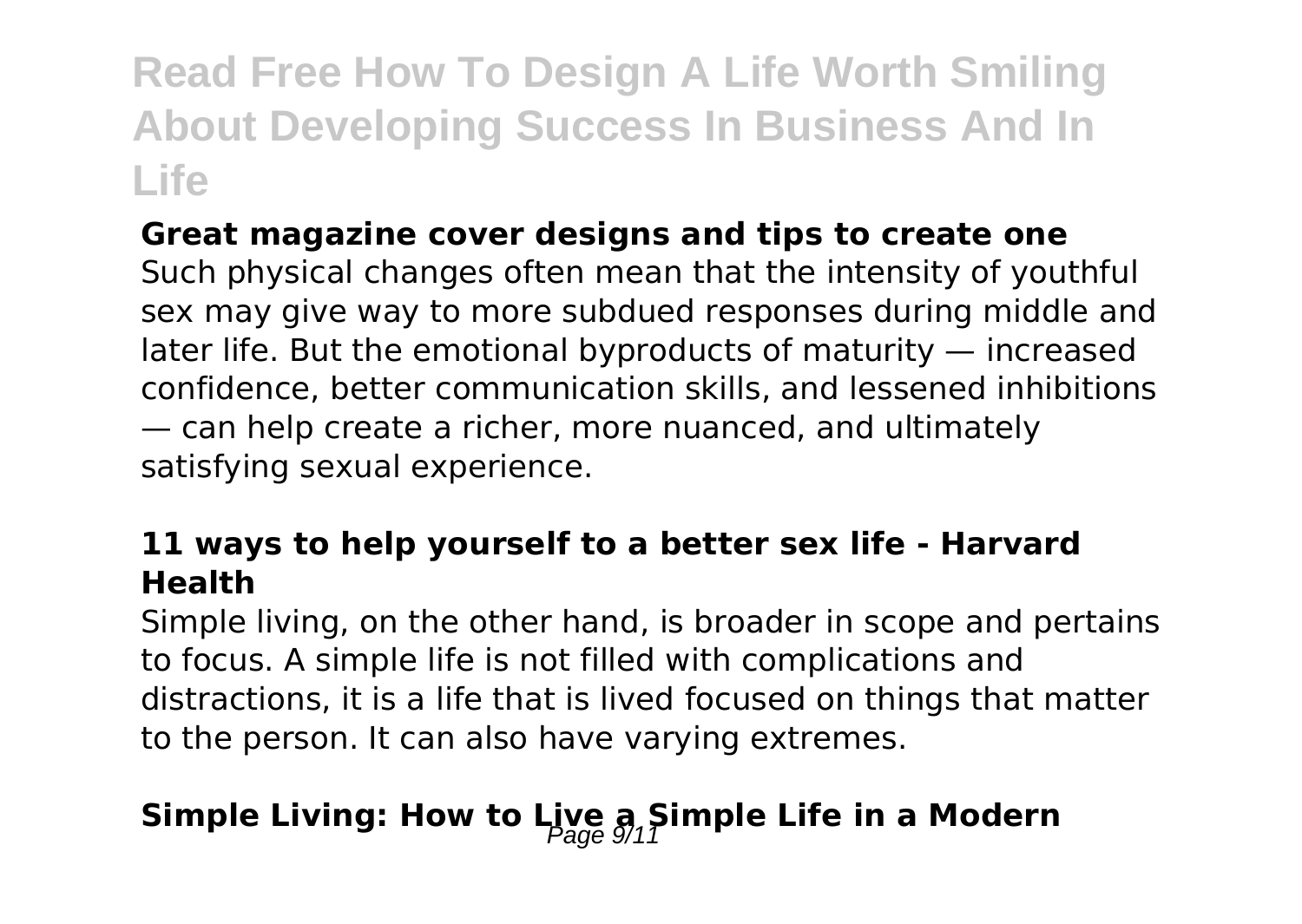**Read Free How To Design A Life Worth Smiling About Developing Success In Business And In Life World**

Rather than adopting a goal you hope will change your life once you reach it, do it the other way around. Choose the journey that for you would be awesome–the activities, personal growth, and...

# **How To Set Goals For The Life You Actually Want**

How much time you spend at work should reflect the design of your job and your personal goals in life. For example, if you're pushing for promotion, it might be prudent to work beyond normal hours each day to show your dedication.

# **Effective Scheduling - Time Management Training From**

**...**

The capacity to continue trying despite repeated setbacks was associated with a more optimistic outlook on life in 31 percent of people studied, and with greater life satisfaction in 42 percent of